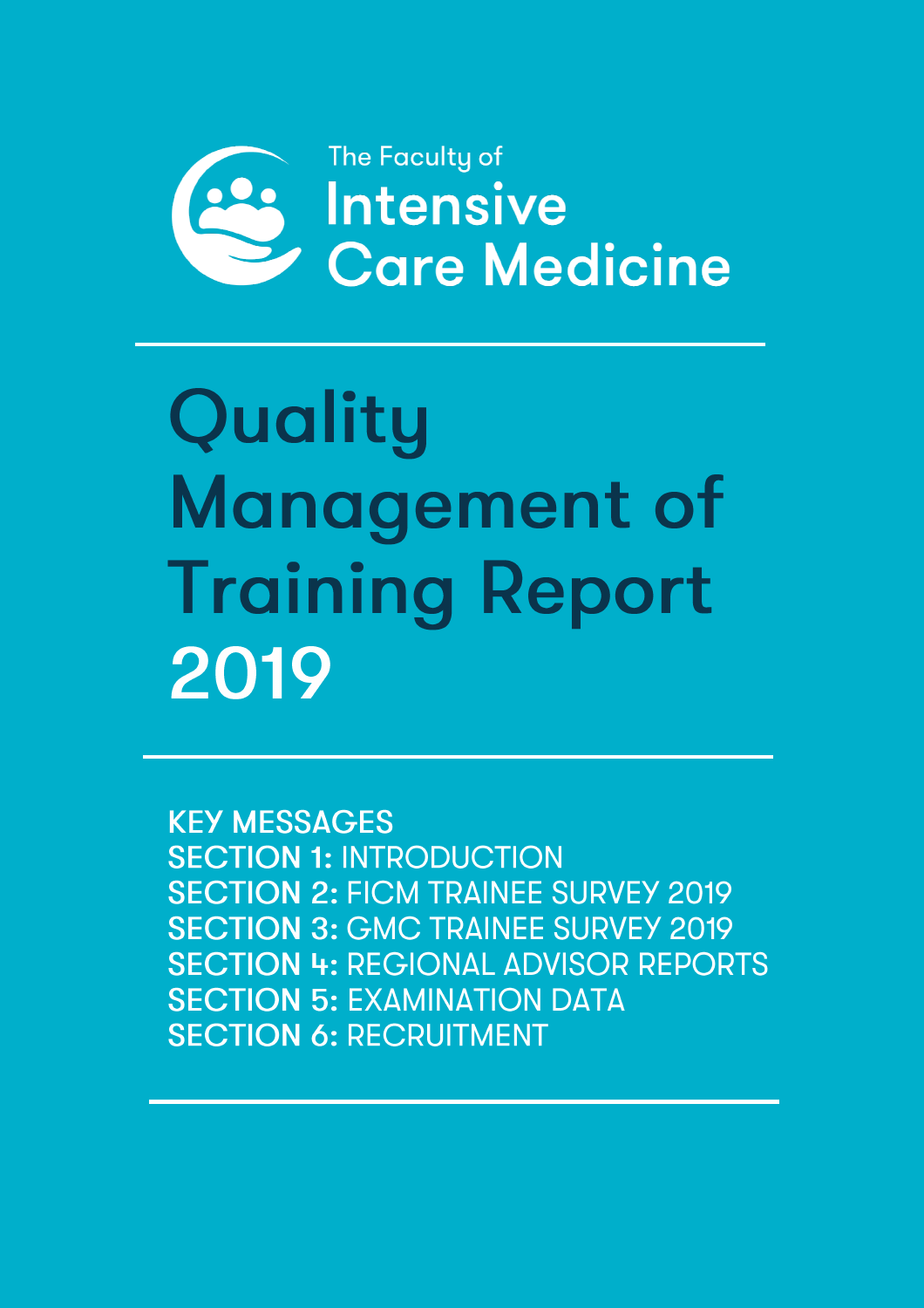# **KEY MESSAGES**

- 1 Overall satisfaction of trainees is very high.
- 2 The variable and challenging case mix is cited as the most enjoyable aspect of the specialty.
- 3 There are still perceived barriers in training LTFT.
- 4 A substantial minority of units still do not provide rest facilities.
- 5 The vast majority of trainees find ACCPs to have a positive impact on their training.
- 6 Assessments and the e-Portfolio continue to be a burden and this is being addressed with the new curriculum rewrite.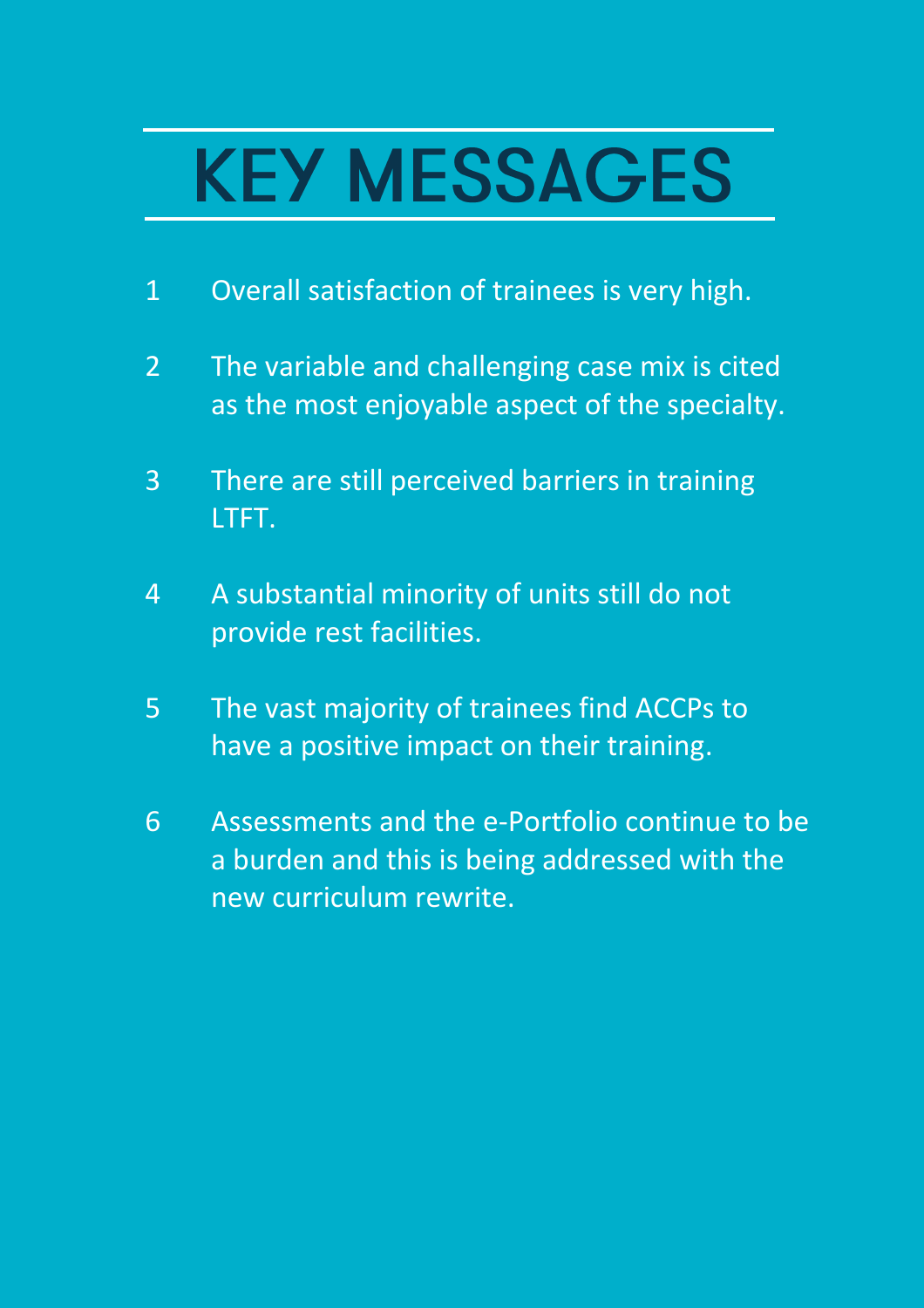# **SECTION 1: INTRODUCTION Chris Thorpe, Quality Lead**

Welcome to the sixth Quality Management of Training Report from the Faculty of Intensive Care Medicine. Quality Assessment for the FICM sits within the Training, Assessment and Quality Committee and oversees the collection of data that allows the FICM to quality manage its training programme. As with other specialties, we look towards a variety of indicators to QA our programme (below). A clear link between changes in training and improvement in the quality of consultants is difficult to prove, but by obtaining data from a number of sources, we can monitor the process of training, and help guide sensible and effective changes by measuring the results. In addition to the overview of UK training presented here, detailed breakdowns of data on both trainee and GMC feedback is available to Regional Advisors, and this is one of the main drivers for improvement at the regional and local level.

This year, within the FICM trainee survey, we looked in detail at LTFT training and also obtained information on both the impact of ACCPs on medical training and rest facilities.

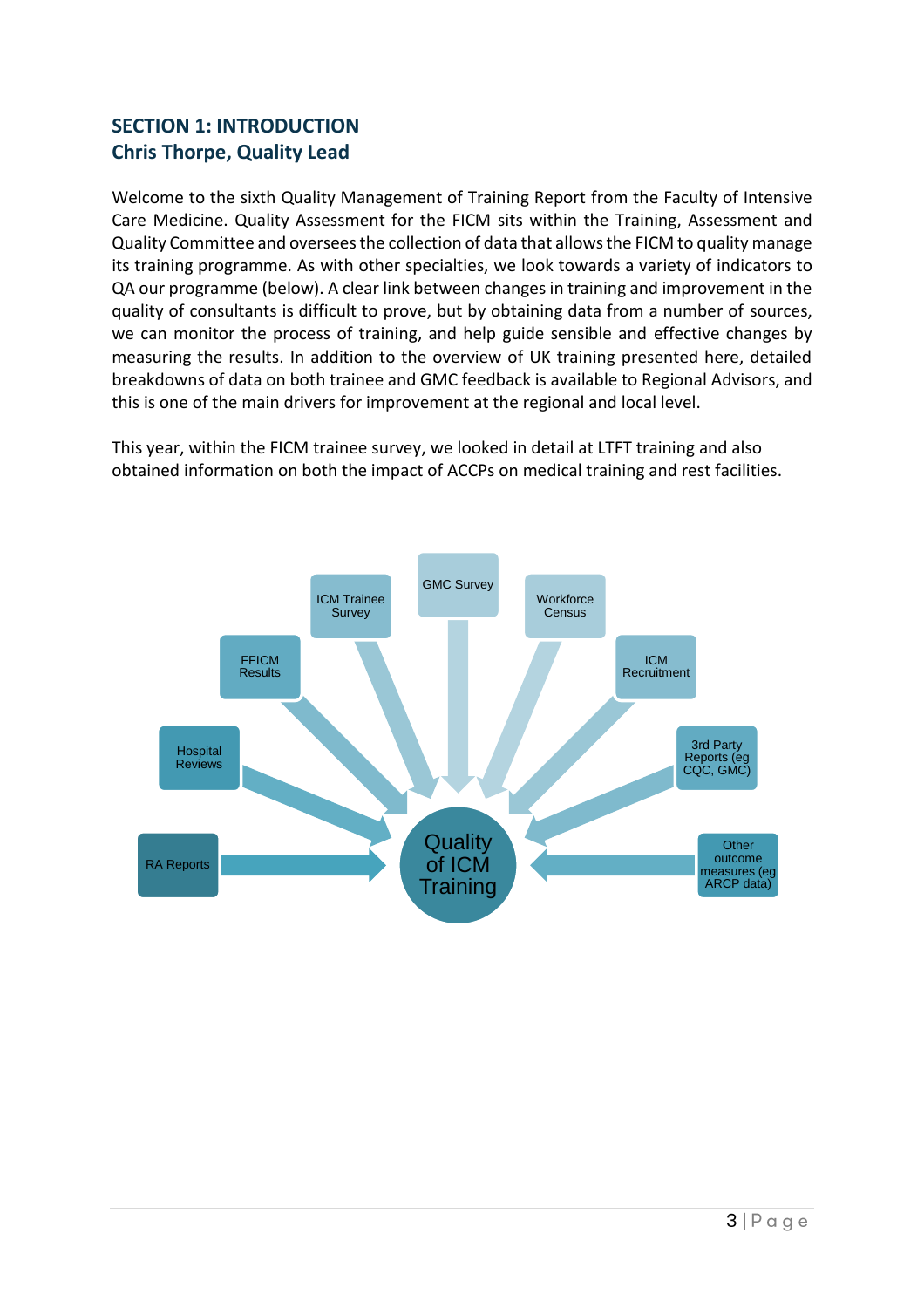## **SECTION 2: FICM TRAINEE SURVEY 2019 Chris Thorpe, Quality Lead**

Each year, all trainees registered with the Faculty within the new training scheme receive a link to a 'Survey Monkey' questionnaire. Unlike the GMC survey (which collects data at only the one point in the year), the FICM survey collects detailed data on all attachments undertaken that year. Neither does it have the GMC's requirement of 3 responses before providing a report by hospital.

The main beneficiaries are regional training programmes. Each RA gets useful information about which attachments the trainee finds helpful, and those that are less than ideal. This allows the RA to make immediate changes to the training programme.

## **2.1 OVERVIEW OF 2019 RESULTS**

Thank you once again to all trainees that completed the survey. It provides the FICM with invaluable data with which we can improve our programmes. This year, we had 340 replies from trainees within the ICM programme for the year, and 157 replies from dual trainees within their partner programme for the entire year. This gave a total response of 497 replies, an outstanding effort by all and clearly reflects the engagement by our trainees in the programme. Results remain consistent with previous years, with Medicine in stage 1 continuing to be a problem in some areas. Again, this overview masks variation between the posts themselves and although not published here the underlying important detail on this is given to the RAs for their use.

Within the comments section, the number of assessments required in the training programme was the overriding concern for trainees. This has been heard loud and clear, and efforts have been made to reduce this burden in the curriculum rewrite. Guidance on completion of assessments has been released from FICM, which emphasises that a large number of competencies can be assessed in a single WBA, dramatically reducing the number of WBAs needed overall. This also fits with the concept that competencies are best assessed within an overall package of care, rather than as an isolated event.

Linked to concern over the number of assessments were comments about the incompatibility of different training e-Portfolios for trainees with dual programmes. This is something that is clearly an unnecessary impediment to smooth training. Ideally, all colleges and faculties should have the same training platform and this problem would be eradicated. This however, depends on all the respective bodies agreeing with this approach, and unfortunately this conflicts with the autonomy of the colleges in selecting the platform that best suits their needs. We will keep trying to improve this however.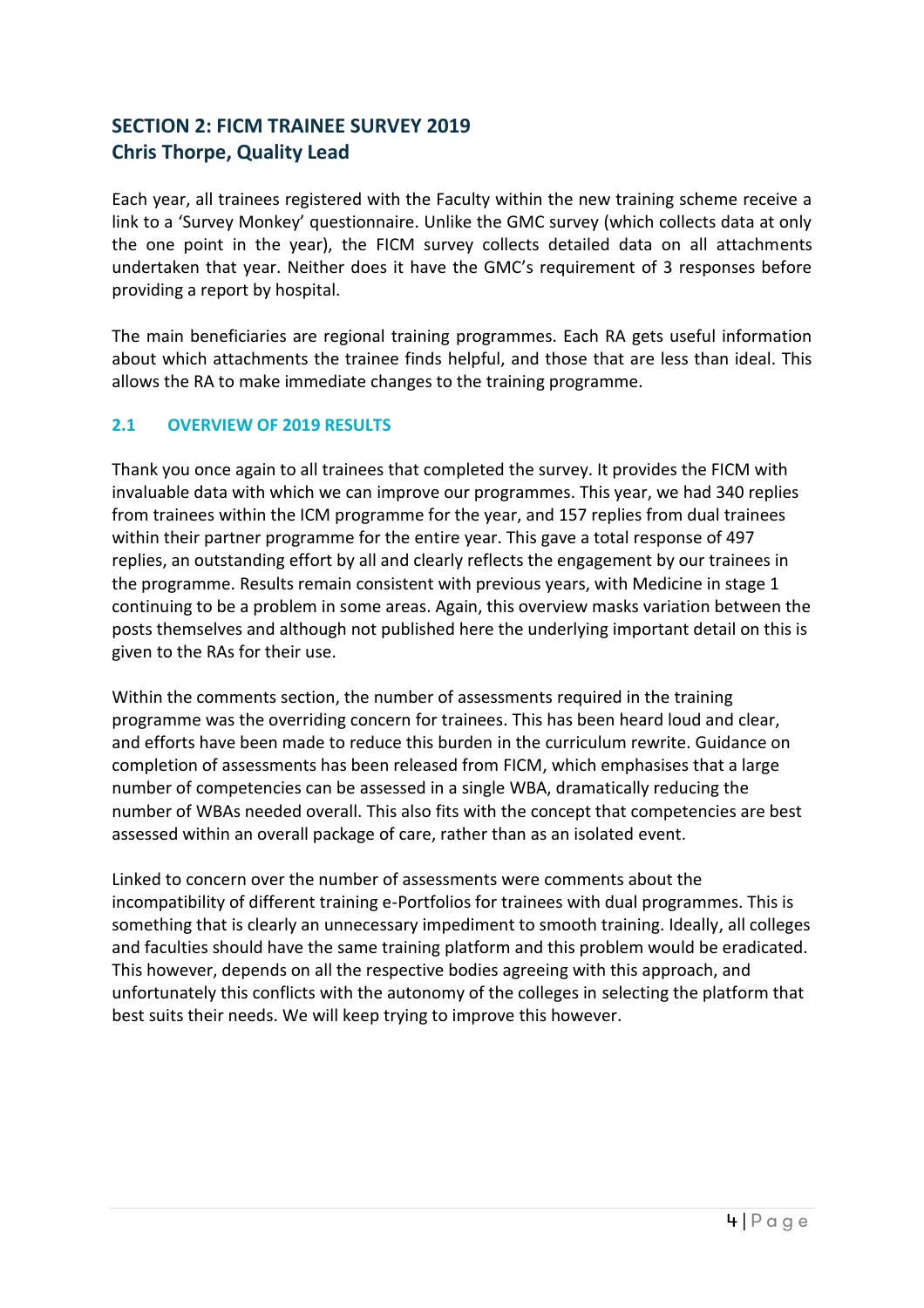|  | How would you rate the standard of training in this placement? |  |  |  |  |
|--|----------------------------------------------------------------|--|--|--|--|
|--|----------------------------------------------------------------|--|--|--|--|

|                                    |               | 2019           | 2019 | 2018 | 2017 | 2016 |
|------------------------------------|---------------|----------------|------|------|------|------|
|                                    |               | numbers        | %    |      |      |      |
| <b>Intensive Care stage 1</b>      | Excellent     | 69             | 46%  | 36%  | 47%  | 45%  |
|                                    | Appropriate   | 72             | 48%  | 58%  | 46%  | 44%  |
|                                    | Inappropriate | 8              | 5%   | 6%   | 7%   | 10%  |
|                                    |               |                |      |      |      |      |
| <b>Anaesthesia stage 1</b>         | Excellent     | 57             | 49%  | 44%  | 47%  | 49%  |
|                                    | Appropriate   | 65             | 48%  | 51%  | 50%  | 36%  |
|                                    | Inappropriate | $\overline{4}$ | 3%   | 5%   | 3%   | 15%  |
|                                    |               |                |      |      |      |      |
| <b>Medicine stage 1</b>            | Excellent     | $\overline{2}$ | 5%   | 16%  | 16%  | 24%  |
|                                    | Appropriate   | 23             | 62%  | 48%  | 54%  | 72%  |
|                                    | Inappropriate | 12             | 32%  | 36%  | 30%  | 12%  |
|                                    |               |                |      |      |      |      |
| <b>Cardiothoracic stage 2</b>      | Excellent     | 32             | 36%  | 34%  | 29%  | 18%  |
|                                    | Appropriate   | 49             | 57%  | 55%  | 62%  | 65%  |
|                                    | Inappropriate | 6              | 7%   | 11%  | 9%   | 18%  |
|                                    |               |                |      |      |      |      |
| <b>Neurosciences stage 2</b>       | Excellent     | 32             | 41%  | 34%  | 37%  | 45%  |
|                                    | Appropriate   | 44             | 58%  | 62%  | 55%  | 50%  |
|                                    | Inappropriate | $\mathbf{1}$   | 1.2% | 4%   | 8%   | 5%   |
|                                    |               |                |      |      |      |      |
| <b>Paediatrics stage 2</b>         | Excellent     | 25             | 31%  | 41%  | 33%  | 42%  |
|                                    | Appropriate   | 47             | 59%  | 48%  | 56%  | 52%  |
|                                    | Inappropriate | 8              | 10%  | 11%  | 11%  | 5%   |
|                                    |               |                |      |      |      |      |
| <b>Intensive Care stage 2</b>      | Excellent     | 31             | 48%  | 46%  | 44%  | 53%  |
|                                    | Appropriate   | 31             | 48%  | 50%  | 49%  | 46%  |
|                                    | Inappropriate | $\mathbf{1}$   | 2%   | 4%   | 7%   | 0%   |
|                                    |               |                |      |      |      |      |
| <b>Special Skills Year stage 2</b> | Excellent     | 11             | 30%  | 44%  | 46%  |      |
|                                    | Appropriate   | 5              | 65%  | 56%  | 43%  |      |
|                                    | Inappropriate | $\mathbf{1}$   | 6%   | 0%   | 10%  |      |
|                                    |               |                |      |      |      |      |
| <b>Intensive Care stage 3</b>      | Excellent     | 58             | 62%  | 70%  | 54%  | 100% |
|                                    | Appropriate   | 33             | 35%  | 30%  | 46%  | 0%   |
|                                    | Inappropriate | $\overline{2}$ | 6%   | 0%   | 0%   | 0%   |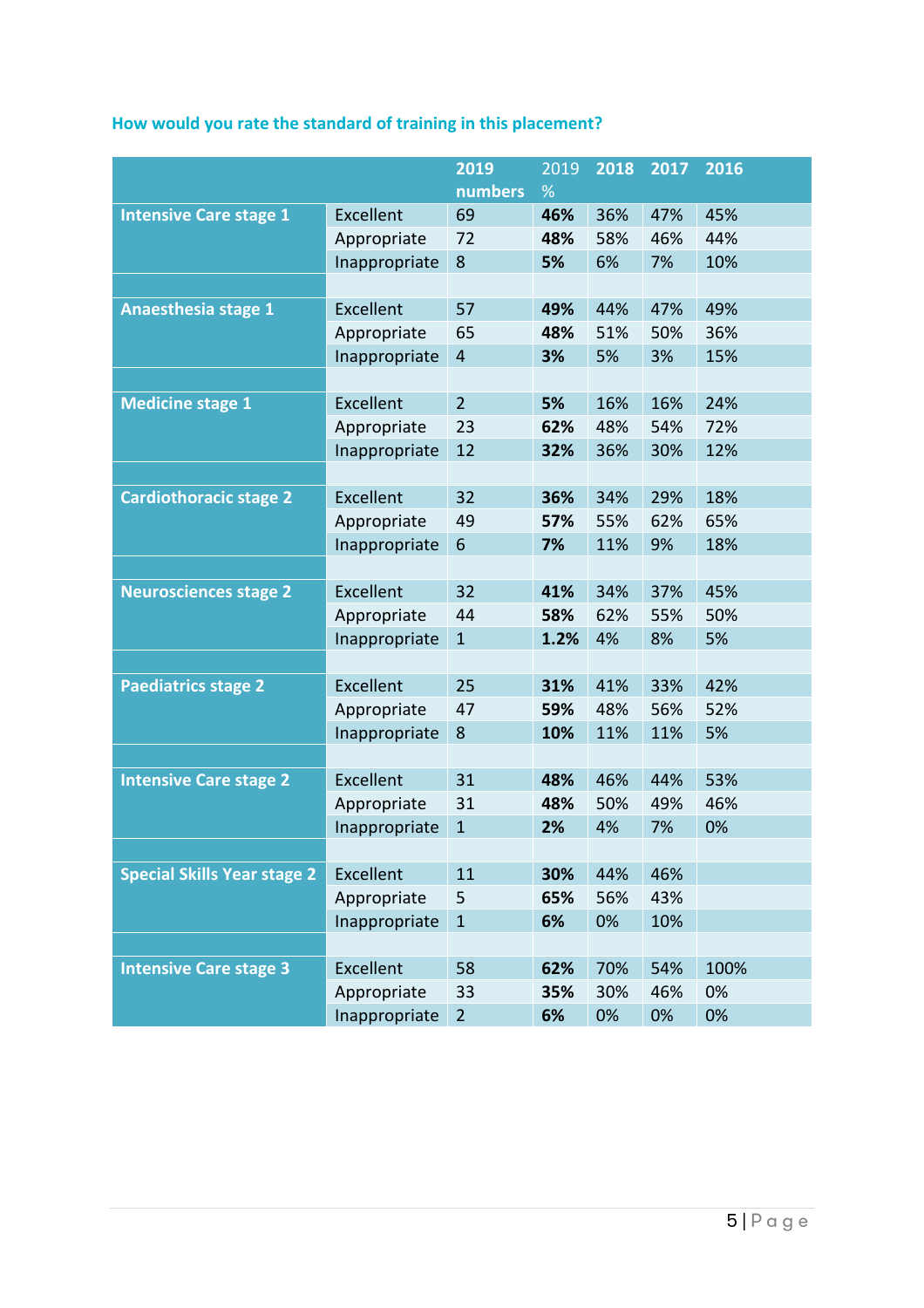## **2.2 EXTRA QUESTIONS**

This year, we concentrated on rest facilities, ACCPs, LTFT training and enjoyment in ICM.

#### **2.2.1 What do you enjoy most about working in Critical Care?**

Trainees found that the variable and challenging case mix was the most enjoyable aspect of working in ICM by far, with honorable mentions going to multidisciplinary team working and feeling like you make a difference.

#### **2.2.2 During your time on ICU do you have access to rest facilities?**

The majority of trainees have access to rest facilities; this should be improved until all have access both during and after shifts, however.

| <b>During AND</b> | <b>During shift</b> | <b>After shift</b> | No access |
|-------------------|---------------------|--------------------|-----------|
| after shift       | only                | only               |           |
| 156               | 96                  | 13                 | 65        |

#### **2.2.3 ACCPs**

350 trainees have worked with ACCPs on their unit, and of these, a strong majority found their impact to be positive. This is important, as ACCPs are becoming an essential part of service provision in ICM, but inevitably will take up some training space when starting, which could impact on medical trainees.

#### **2.2.4 What do you think the impact of ACCPs has been on your training?**

| No impact | <b>Negative</b> | <b>Positive</b> | I have not<br>worked with<br><b>ACCPS</b> |
|-----------|-----------------|-----------------|-------------------------------------------|
| 85        | 34              | 261             | 118                                       |

#### **2.2.5 LTFT Training**

There were a small number of trainees currently in LTFT training: 36 respondents with 51 trainees having considered LTFT but not applied.

The perception of trainees is that there are still barriers to applying, with some trainees finding the application process itself difficult. The predominant reason for wanting to work LTFT was childcare, and the majority chose 60% as a proportion of whole time equivalent. Work satisfaction and work life balance were the main aspects that were positively impacted by LTFT training but there were several aspects that were perceived as negatively impacted, such as time in training, career progression and perceived perception by colleagues and fellow trainees.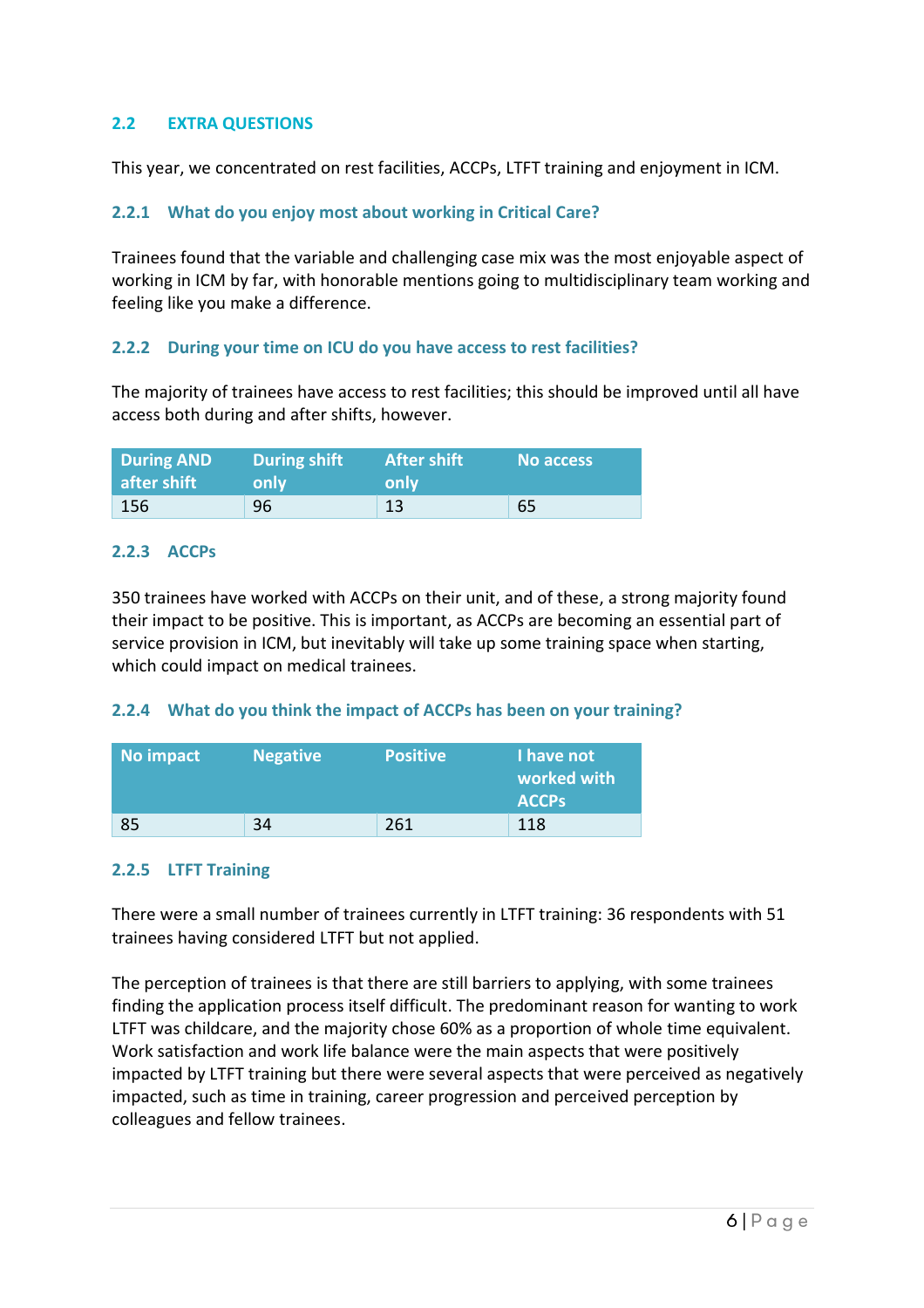# **SECTION 3: GMC TRAINEE SURVEY 2019 Chris Thorpe, Quality Lead**

## **3.1 THE ROLE OF THE GMC**

The GMC is responsible for ensuring both undergraduate and postgraduate training standards are upheld and does this though the Quality Assurance Framework.

## **3.2 OVERALL RESULTS FROM THE GMC SURVEY 2019**

All trainees are required to fill in the GMC National Training Survey (NTS). Results for ICM are from higher trainees on the ICM programme. Marks are out of 100, with higher scores better.

| <b>Indicator</b>                  | 2012  | 2013  | 2014  | 2015  | 2016  | 2017  | 2018  | 2019  |
|-----------------------------------|-------|-------|-------|-------|-------|-------|-------|-------|
| <b>Overall Satisfaction</b>       | 87.37 | 81.05 | 84.35 | 82.10 | 83.71 | 81.02 | 80.79 | 82.23 |
| <b>Clinical Supervision</b>       | 95.40 | 92.53 | 93.59 | 93.10 | 93.11 | 94.67 | 94.91 | 95.08 |
| Clinical Supervision out of hours |       |       |       | 92.37 | 93.26 | 93.64 | 92.77 | 93.63 |
| Reporting systems                 |       |       |       |       | 76.96 | 78.01 | 78.79 | 76.41 |
| Workload                          | 42.61 | 45.58 | 45.50 | 49.70 | 47.05 | 51.08 | 51.17 | 51.76 |
| Teamwork                          |       |       |       |       |       | 73.80 | 74.27 | 74.56 |
| Handover                          | 78.25 | 74.11 | 73.44 | 75.35 | 73.76 | 73.59 | 67.83 | 68.28 |
| Supportive environment            |       |       |       | 78.13 | 78.87 | 76.09 | 75.74 | 75.59 |
| Induction                         | 87.35 | 85.43 | 87.90 | 88.70 | 87.37 | 83.02 | 81.36 | 82.08 |
| Adequate Experience               | 89.61 | 80.96 | 83.80 | 81.77 | 84.51 | 80.13 | 78.68 | 82.50 |
| <b>Curriculum Coverage</b>        |       |       |       |       |       | 76.98 | 75.66 | 80.57 |
| <b>Educational Governance</b>     |       |       |       |       |       | 76.35 | 76.37 | 76.52 |
| <b>Educational Supervision</b>    | 82.35 | 80.24 | 87.04 | 86.36 | 92.69 | 89.64 | 86.94 | 86.45 |
| Feedback                          | 75.71 | 71.24 | 73.77 | 75.77 | 77.47 | 71.30 | 71.55 | 68.77 |
| <b>Local Teaching</b>             | 62.88 | 63.41 | 65.67 | 64.63 | 66.32 | 63.53 | 73.54 | 71.12 |
| <b>Regional Teaching</b>          | 67.09 | 68.03 | 66.26 | 65.92 | 65.40 | 66.54 | 68.63 | 66.37 |
| <b>Study Leave</b>                | 72.14 | 66.84 | 68.19 | 71.84 | 73.04 | 64.49 | 64.26 | 70.86 |
| Rota Design                       |       |       |       |       |       |       | 65.64 | 69.43 |

Results from the trainee survey are steady, with no marked improvement or deterioration in the different categories. Workload (51.74) continues to be difficult to manage, in keeping with other acute specialties: Acute Internal Medicine 46.65; Emergency Medicine 37.88; Anesthesia 52.34. Interestingly, looking wider to other less acute specialties shows many low scores for workload: General practice 47.68; Psychiatry 56.64; Allergy 56.25. The best for workload include: Audio Vestibular Medicine at 72.62; Chemical Pathology at 65.73 and Community Sexual and Reproductive Health at 68.73. It's probably fair to say that Medicine as a profession is busy!

Although overall, we have no outliers in any category, some Deaneries do have outlying sections so the overall results cannot be used when assessing a given region. The GMC survey does not have sufficient granularity to scrutinise the individual posts in ICM however.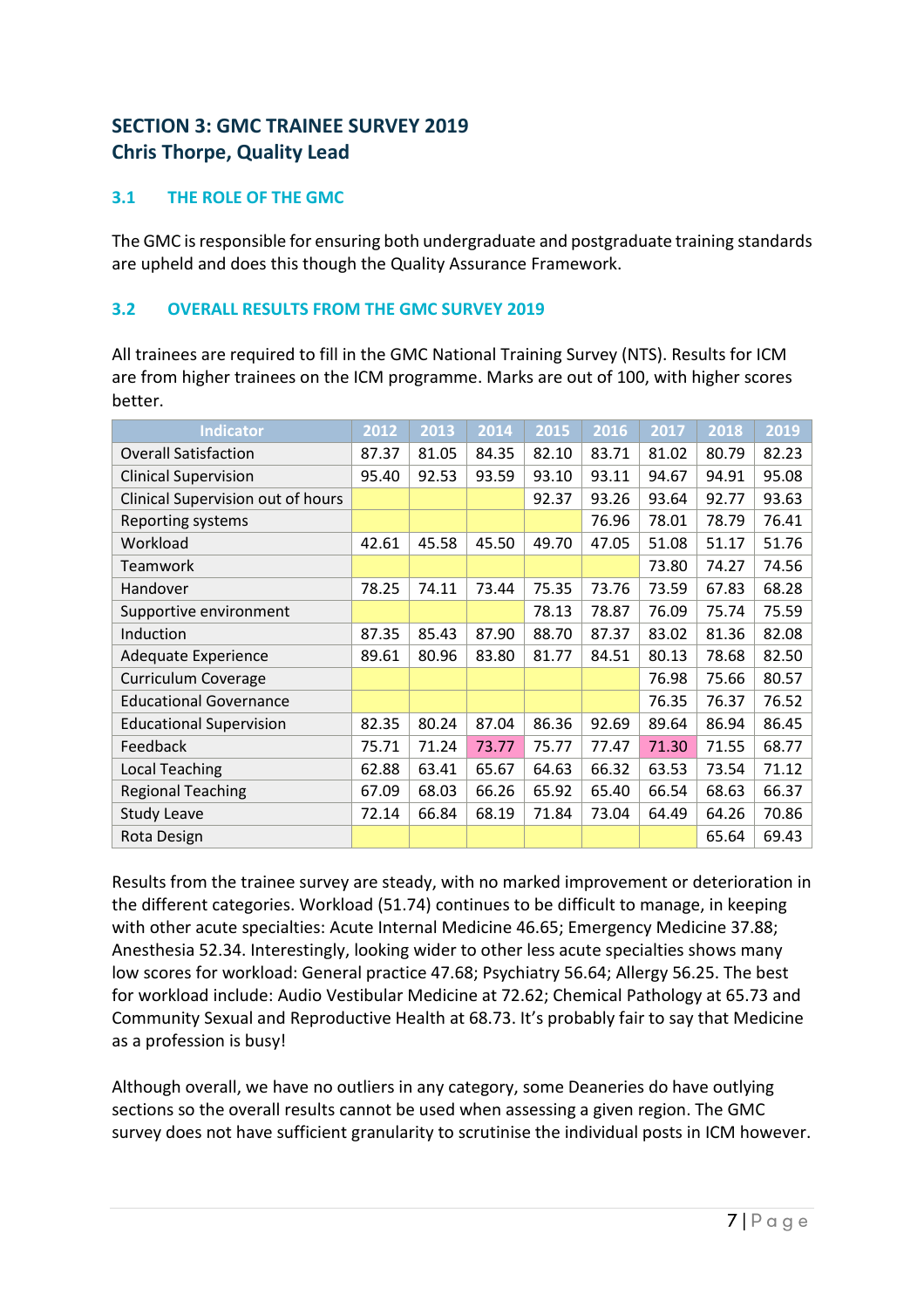# **SECTION 4: REGIONAL ADVISOR REPORTS Sarah Clarke, Lead RA**

The 2019 annual RA survey was again conducted through the online survey monkey platform, and 22 out of the 26 RAs submitted reports. The programme continues to thrive and expand, with all regions reporting successful completions of training and a healthy growth in Single CCT trainees. Only a handful 'old' Joint Trainees are still to complete programmes.

#### **4.1 TRAINERS RECOGNITION**

Most of the regions' Faculty Tutors now have time allocated in Job Plans to fulfil their duties, through a combination of SPA/study leave/Additional Responsibilities.

#### **4.2 TRAINING SUCCESSES**

All regions highlighted their own successes, including:

- High recruitment rates
- Exam pass rate
- OOPs, research & academia
- SSYs completed
- Expansion into smaller units for Stage 3 trainees
- Excellent working relationship with partner specialties
- Scottish Critical Care Updates livestreaming project
- Quality Panels highlighting areas of good practice/concern/empowerment. HEE support
- Development of enhanced ARCP proformas
- Using FICM Workforce Engagement constructively: expansion of numbers/future workforce
- Healthy increase in non-Anaesthesia dual recruitment
- Scottish awards: Commendations to RA & TPD
- ECHO/USS/SIM/FFICM CPD capability provision in all regions
- Expansion of MTI/CESR/ACCP programmes
- Launch of IMT & 3 months ICM: initial concerns have been relatively unfounded, though some regions awaiting further Deanery engagement/funding and transition to the 3-month placement

#### **4.3 TRAINING CONCERNS**

- Fluctuations in filled posts create difficulties for units and complementary specialties to staff rotas.
- Complementary medicine placements and experience remain a problem in some regions.
- Perceived difficulties in the future recruitment of Medicine Dual trainees: acknowledgment that Faculty addressing this at high level, with the RCP & GMC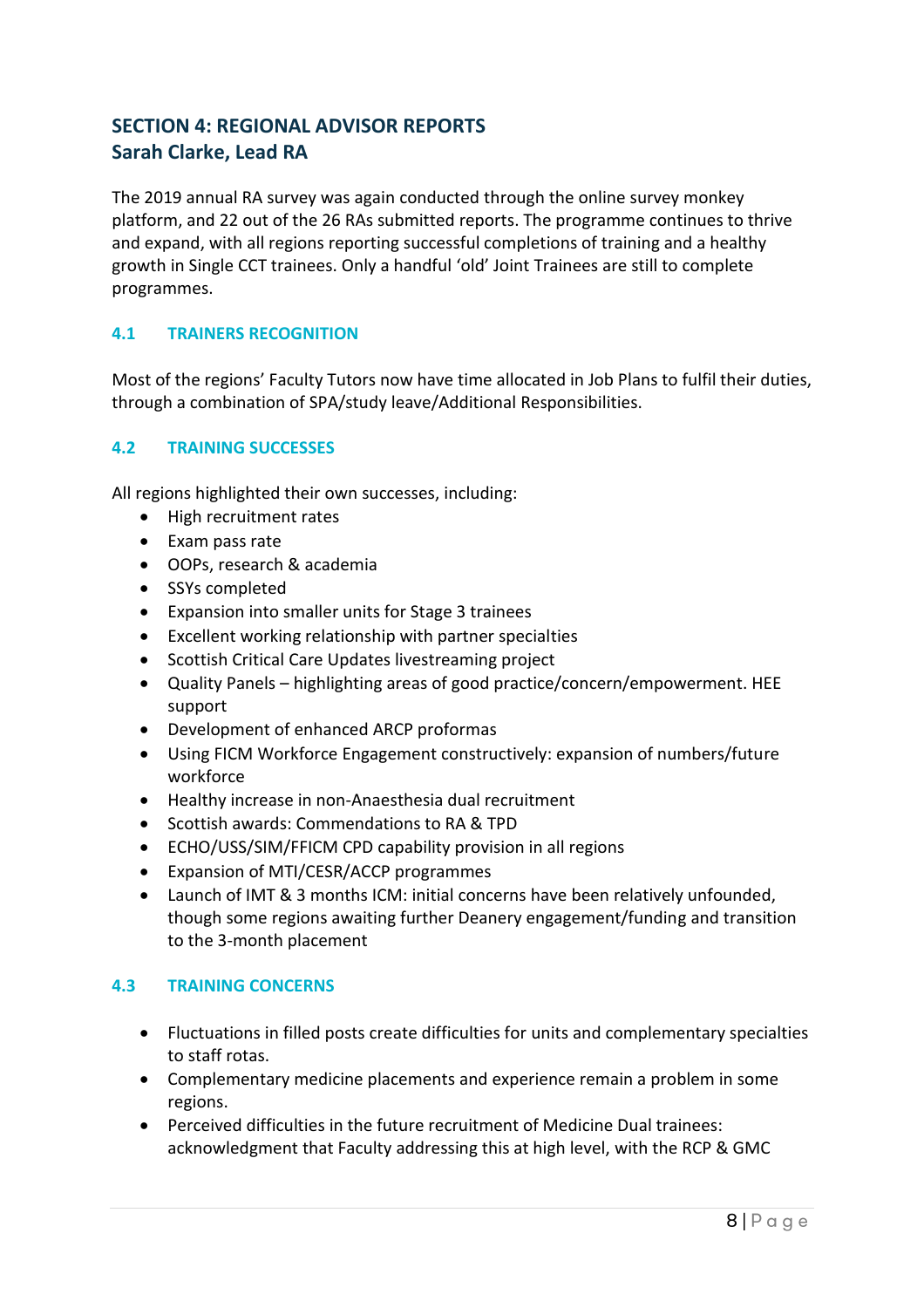- Perceived inequality of dual trainees with their completion of stage 1 training and hence eligibility to sit FFICM MCQ; further guidance is now on the FICM website.
- Comments regarding fake news, exacerbated by social media, continue; and the concern that applicants to the programme are being adversely affected.
- Gender gap is particularly reported in Scotland.
- Comments about stage 2 pressures and e-Portfolio burden continue, along with the failure to progress to stage 3 due to exam failure by some. The RAs acknowledge the new curriculum will likely reduce this burden.
- Lack of ICM trained consultants for smaller units: work is currently being undertaken with CRW to look at job descriptions/RA approval of such unit adverts. Of note in successes, stage 3 trainee placements in smaller units are aiding exposure to promote them as a viable future career option to trainees.

#### **4.4 MORALE**

The ongoing agenda around morale, fatigue and resilience was mentioned in several reports, with various local initiatives continuing to support trainees and colleagues, highlighting the prominence of the issue, both regionally and nationally. Informal exit interviews of trainees leaving the programme were specifically requested of RAs previously, and this resultant information has reassured RAs and the Faculty, in the main, that trainees leave for many different reasons and there is no clear signal or individual factor. Of note, a few RAs volunteered that trainees have left partner specialties to pursue a Single CCT in ICM. Attrition of ICM trainees continues to be monitored, though appears to be in line or lower than that of other acute specialties. The Faculty have initiated a large social media project to publicise positivity around the specialty, including the #DiscoverICM campaign, and have enhanced the recruitment information section on the website, written by the trainee reps.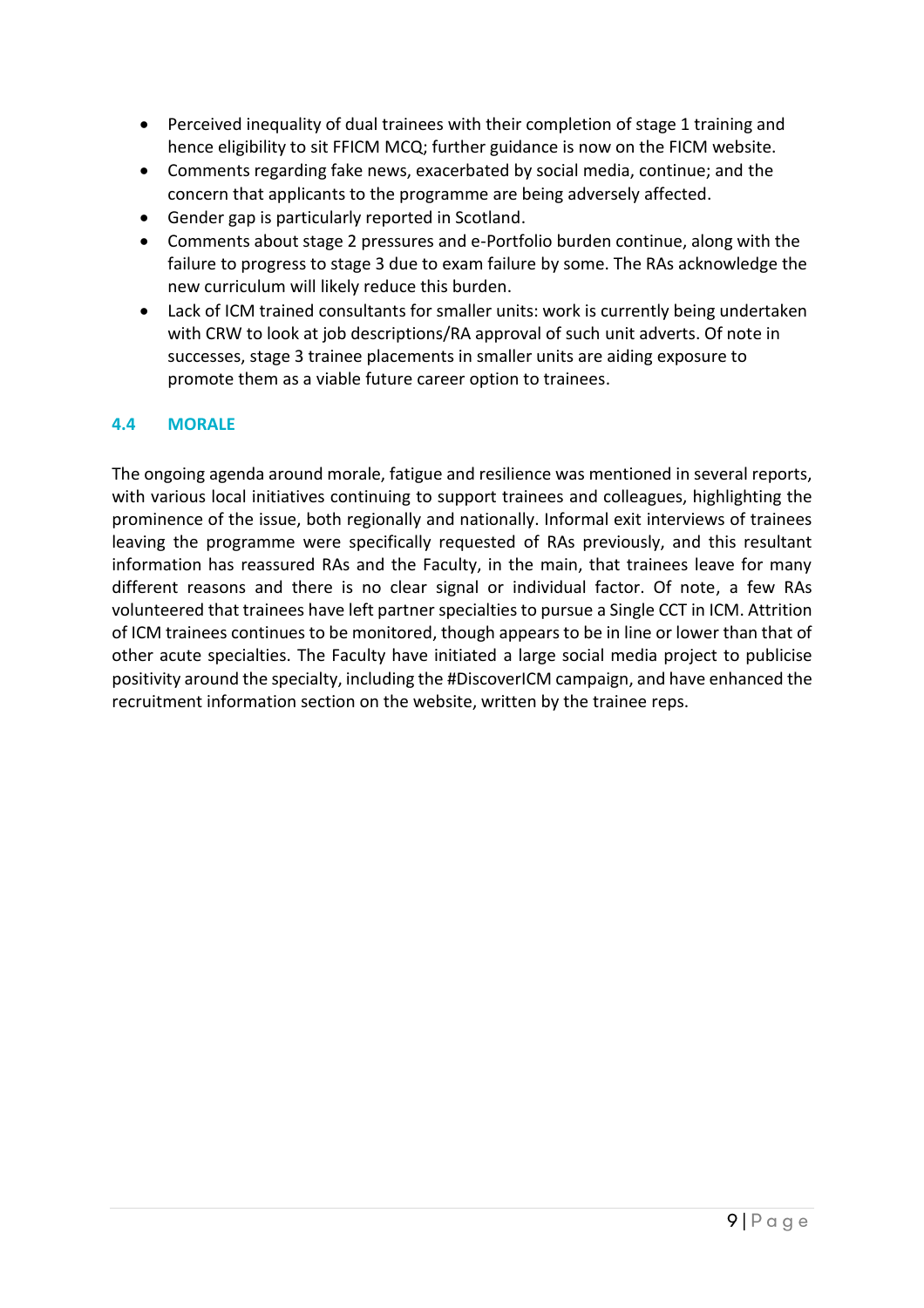## **SECTION 5: EXAMINATION DATA Vicky Robson, Chair FICM Examiners**

The thirteenth and fourteenth sitting of Fellowship of the Faculty of Intensive Care Medicine examination took place in 2019. This examination is part of the assessment system for UK Intensive Care Medicine, and trainees are required to pass this before entering stage 3 training.

## **5.1 MULTIPLE CHOICE EXAMINATION (MCQ)**

106 candidates appeared for the MCQ in January 2019 of whom 86% were successful, and 72 candidates appeared in July 2019, of whom 79% were successful. This paper consists of both multiple true/false questions and single best answer questions. On each occasion, the pass mark was set by the sub-group of examiners responsible for this paper, using Angoff referencing, and adjusted downwards using one standard error of measurement. Candidates are required to pass the MCQ before entering the OSCE/SOE examinations.

## **5.2 OBJECTIVE STRUCTURED CLINICAL (OSCE)/STRUCTURED ORAL (SOE) EXAMINATIONS**

116 candidates appeared for the oral section in April 2019 and 97 in October. Candidates are required to attempt both components on the first occasion, but if successful at one component, are required to re-sit only the failed component. Of the 116 April candidates, 21 had a prior pass in one section and in October, 28 of the 97 had a prior pass.

The April OSCE had 104 candidates, of whom 69% passed and in October 54% of 84 candidates passed. In April, 67% of 9 and in October 33% of 15 OSCE-only candidates passed. The pass mark for this section is set by the OSCE sub-group of examiners, using Angoff referencing for each question individually (excluding the test question). The pass marks for each of the OSCE papers were in the range 159-163 (out of a maximum of 240 marks).

The April SOE had 107 candidates, with 70% passing, and in October, 82 candidates appeared with a pass rate of 74%. Of the candidates who had previously passed the OCSE, 67% of 12 candidates in April and 85% of 13 passed the SOE in October. The pass mark was set using borderline regression, with the Hofstee method used to cross reference the result. The pass mark was 26/32 in April and 25/32 in October.

Overall, 60% of 116 (April) and 51.6% of 97 (October) candidates passed the examination and achieved the Fellowship of Faculty of Intensive Care Medicine (FFICM) in 2019.

Questions for each paper were selected from the relevant question banks, each of which contains a large number of items, covering a wide range of the FICM training curriculum, including all domains up to the end of stage 2 training. Question selection is reviewed to ensure minimal overlap in curriculum areas for those candidates sitting both OSCE and SOE in the same day.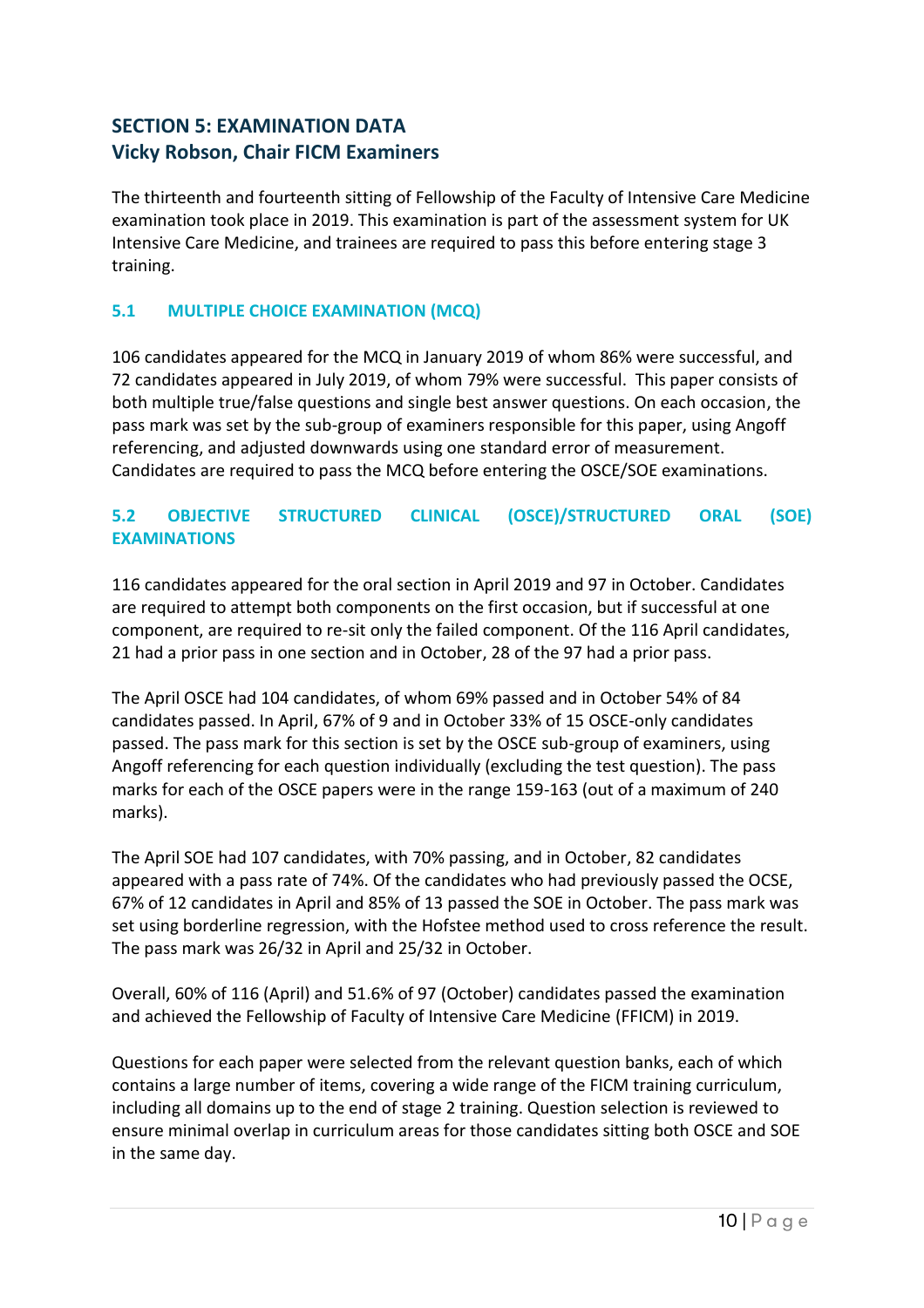In 2019, a large-scale trial of a proposed new marking scheme for the SOE was undertaken. This scheme awards marks individually for each of the five stems in each SOE question, rather than marking the question as a whole. The data from this will be analysed before a decision to change the marking scheme is taken, and candidates will be informed on any such proposed change via the FICM website. The proposed marking scheme will not change the candidates' exam experience but aims to provide a more objective way of setting the SOE pass mark.

The Board of Examiners welcomed 7 new examiners in October, replacing those who have recently retired from examining. They all have significant prior experience of training and assessment within ICM, and underwent a full day of examiner training, as well as online training which is provided for new examiners. New examiners were 'paired-up' with experienced examiners at the SOE stations.

Visitors were present at both sittings of the face-to face examination, including 13 visitors in October. All the visitors were UK ICM consultants. They were able to see examinations being conducted as well as review the questions. The visitors' feedback included positive comments on the fairness and equity in the way examiners treated candidates. They felt that the standard of the questions being asked met their expectations for end of stage 2 training.

Examiner appraisals continued during the face to face examinations, including feedback on performance. Newly appointed examiners are appraised after one year, and the rolling programme to appraise every examiner within a 5-year period is almost complete.

The whole examination process relies upon support from the Faculty Examinations Department and the hard work of the board of examiners who have many responsibilities relating to the exam such as question writing, revising and standard setting, as well as examining the oral section.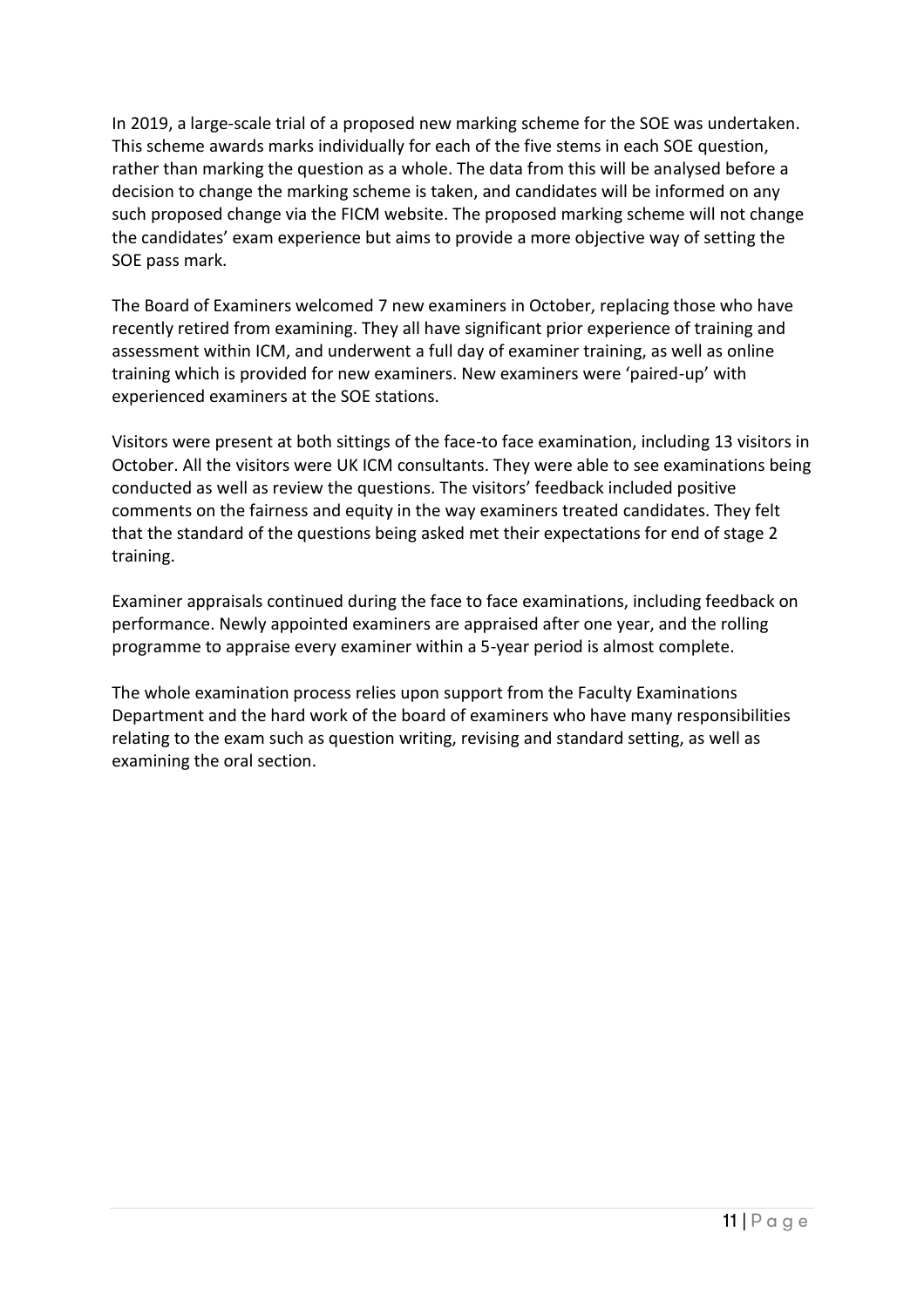## **SECTION 6: RECRUITMENT Jonathan Goodall, FICMCRW Careers Lead**

#### **6.1 QA PROCESS**

The QA process is now embedded as an integral part of the FICM recruitment process. It is fully supported by both the CRW and the interviewers and is recognised as beneficial by the lay representatives reviewing the recruitment process.

#### **6.2 CHANGES TO PROCESS FOR 2019**

- a) There were no changes to the recruitment process this year. Panel members were required for the four face to face stations, along with a QA lead for each day.
- b) QA assurance data was collected electronically for the first time in 2019. Assessors were briefed on the process at the start of the day and adapted to the new format easily and without problems.
- c) The use of the electronic format meant that collecting the output from the assessors was much improved.

#### **6.3 KEY PRINCIPLES OF ICM INTERVIEWS**

In line with established processes, interviews were conducted using the following key principles:

- Interviews adhered to the format in the interview guidance
- Was appropriate supporting paperwork for interviewers available?
- Appropriate training available for all interviewers
- Had interviewers received equality and diversity training within the previous 3 years?
- Were there candidates with special requirements?
- Candidates were treated with fairness, politeness and respect
- Was there discussion around calibration and scoring before the interviews started?
- Appropriateness of scoring
- Was the published criteria followed?
- Did the interview panel provide feedback on the suitability of the questions?
- Were there mechanisms for highlighting probity issues in place?

Adherence to these was assessed by the Quality Assurance Assessor (QAA) in each station. In 100% of interviews observed during this process, all the above key principles were adhered to.

The introduction of electronic scoring was widely welcomed by the interviewers. This made a significant impact on the QA process too, removing the requirement to recheck calculations and transcription for errors.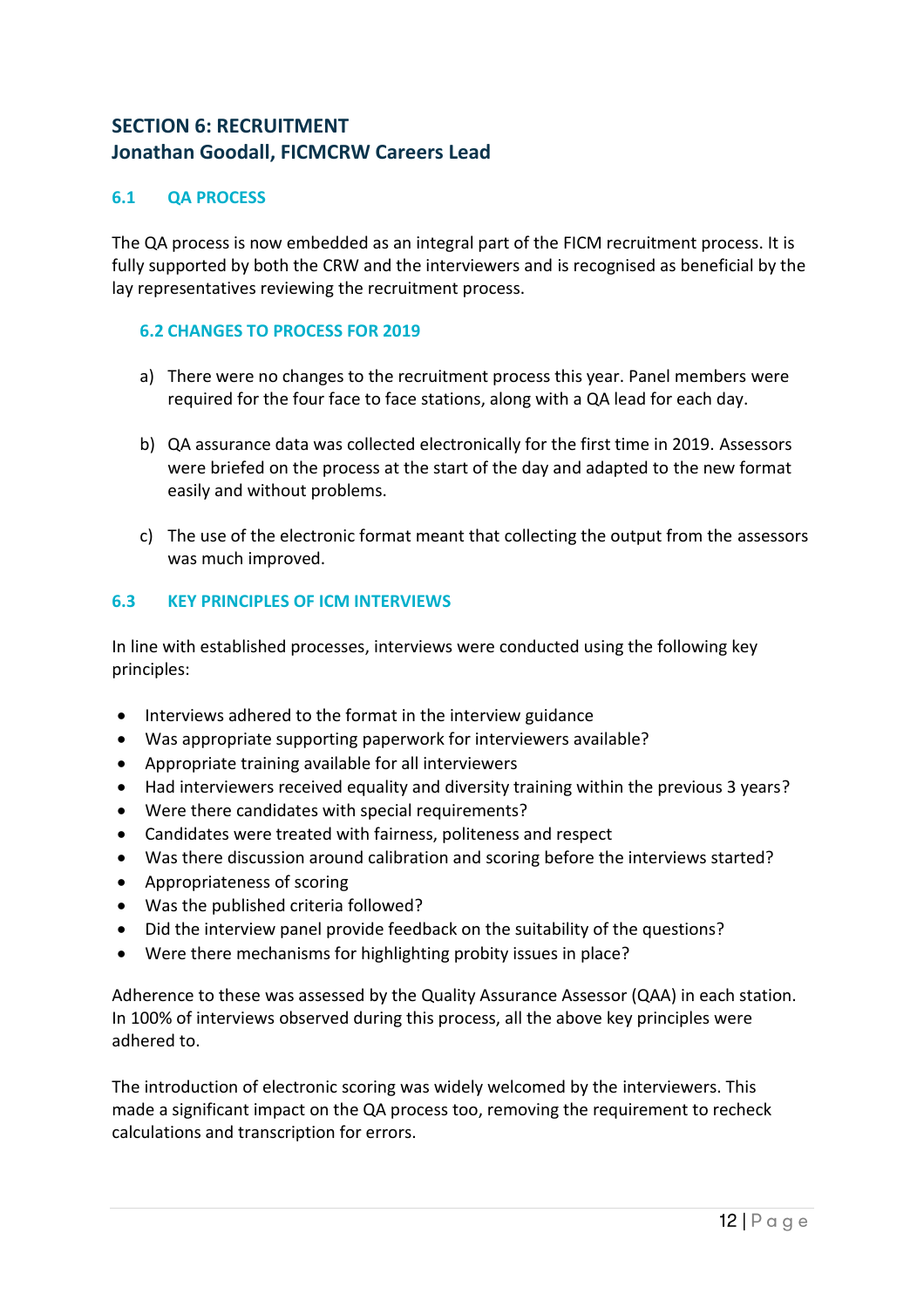#### **6.4 RECOMMENDATIONS FOR 2019**

#### **Interview Process**

The process continues to work well and needs minor refinements only. As in previous years, QAAs were impressed with both the quality of the material, the questions and the conduct of the interviews.

#### **Suggested changes for 2020**

- Station specific briefings should allow more time to include discussion around scoring and review of the interview materials and scoring matrix.
- Interviewers should be reminded about the use of 'affirmative feedback' during questioning "*Be aware of affirmative feedback (ok, yes, etc...), as it could be understood as assertiveness of a candidate's answers."*
- Ensure the length of the station introductions is appropriate '*Quite a long intro/introduction/explanation of the station-took about 45 secs of the time'*
- Increase the time before screen locks on the interviewers' iPads
- It was noted that some of the interviewers seemed unsure about the ICM Training programme. Requirement for up to date and working knowledge of this should be included in interviewer briefings.

#### **QA Process**

- QA process works well and continues to be refined each year.
- The attendance of QAAs at the briefings (plenary and station specific) is essential, as is providing QAAs with station information (including scoring matrices and a tailored timetable).
- The use of an electronic QA questionnaire worked very well and should continue.